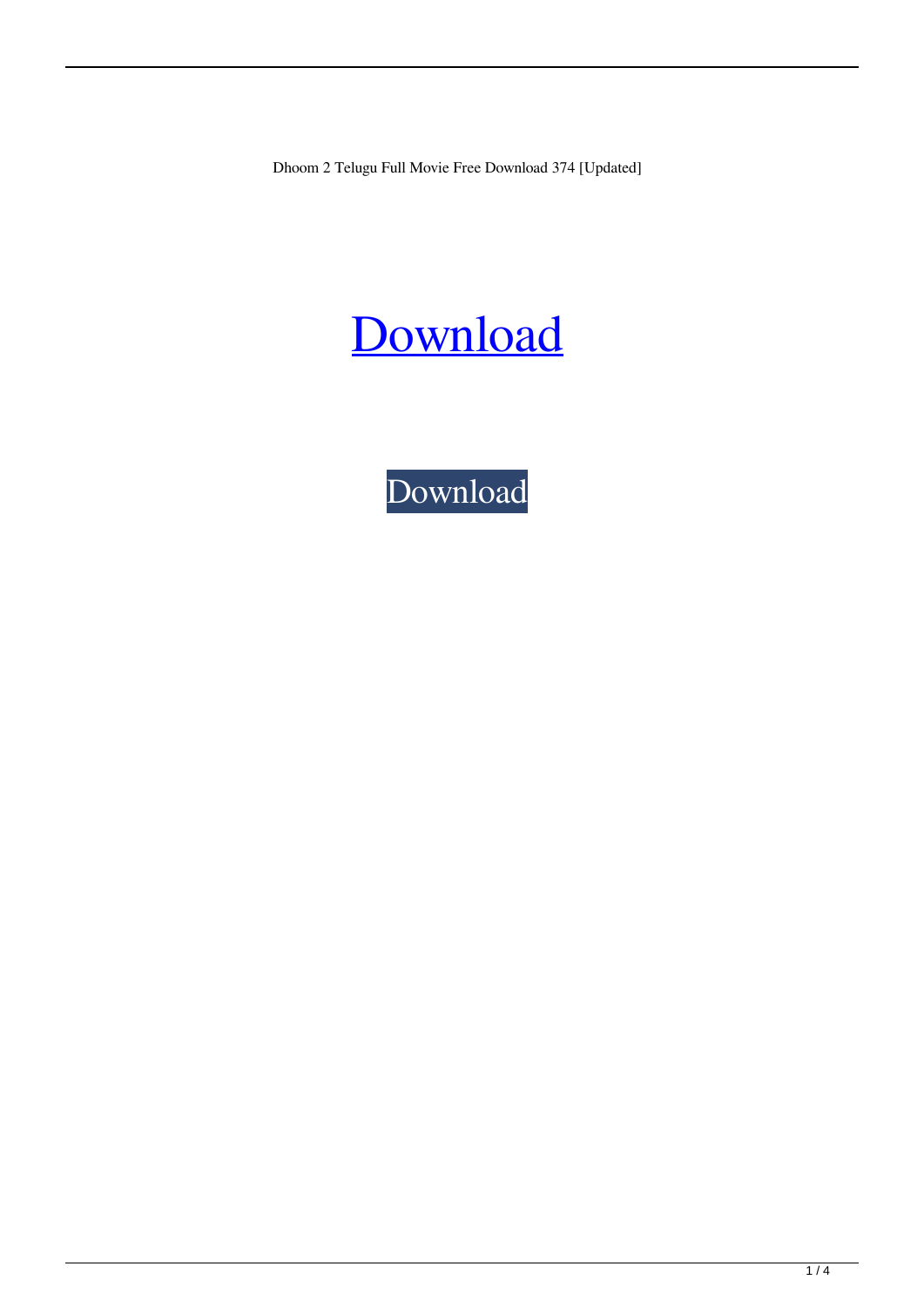Awards and nominations Filmfare Awards South – 2002 Dhoom won the Filmfare Award for Best Film – South and Zoya Akhtar won the Filmfare Award for Best Lyricist. MTV Video Music Awards – 2002 Dhoom won the MTV Video Music Award for Best Cinematography in a Video. Maharashta Shilp Sangita Samaj – 2002 Zoya won the Best Actress in a Supporting Role. Bol-o-Nath – 2003 Dhoom won the Bol-o-Nath Best Director award. Aao-e – 2004 Dhoom won the Aao-e Best Film award. Filmfare Awards – 2004 Dhoom won the Filmfare Award for Best Director. Bollywood Movie Awards – 2004 Dhoom won the Bollywood Movie Awards as the Best Director. Filmfare Awards – 2005 Dhoom won the Filmfare Award for Best Actor. Zee Cine Awards – 2005 Dhoom won the Zee Cine Awards as the Best Actor. SIIMA Awards – 2005 Dhoom won the SIIMA Award for Best Actor. Dhoom won the Zee Cine Awards for Best Actor in a Leading Role. Online Film Critics Society Awards – 2005 Dhoom won the Online Film Critics Society Award for Best Director. GIFA Awards – 2005 Dhoom won the GIFA Awards for Best Actor. Asian Film Awards – 2005 Dhoom won the Asian Film Award for Best Actor. International Film Festival of India – 2005 Dhoom won the International Film Festival of India for Best Actor. Carrom Queen – 2006 Dhoom won the Carrom Queen. MAMI Awards – 2006 Dhoom won the MAMI Award for Best Actor. Lada Awards – 2006 Dhoom won the Lada Award for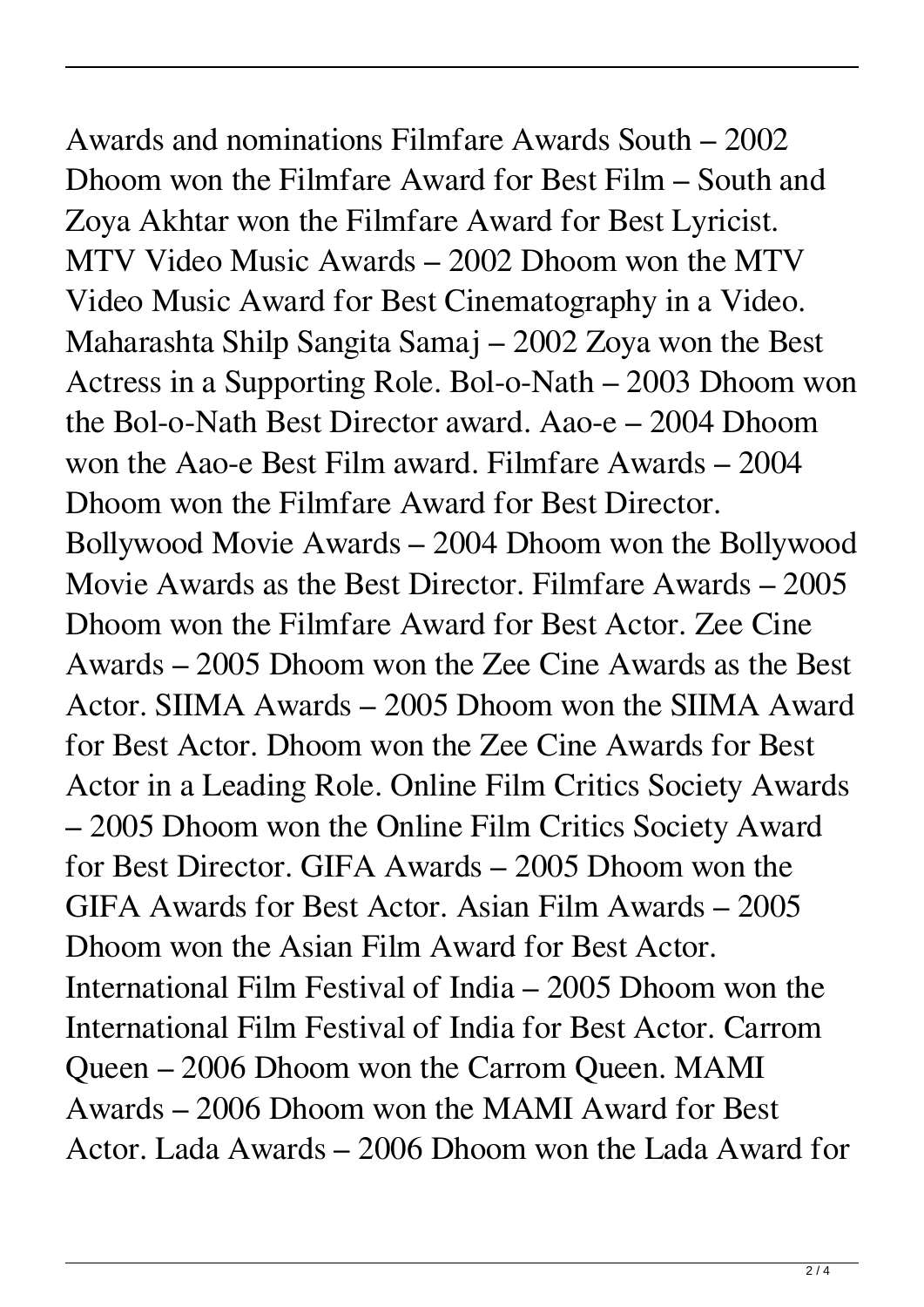Best Actor. Nasha Awards – 2006 Dhoom won the Nasha Award for Best Actor. International Film Festival of India – 2006 International Star – 2007 Dhoom won the International Star award. Zee Cine Awards – 2007 Dhoom won the Zee Cine Awards for Best Actor. Asian Film Awards – 2007 Dhoom won the Asian Film Award for Best Actor